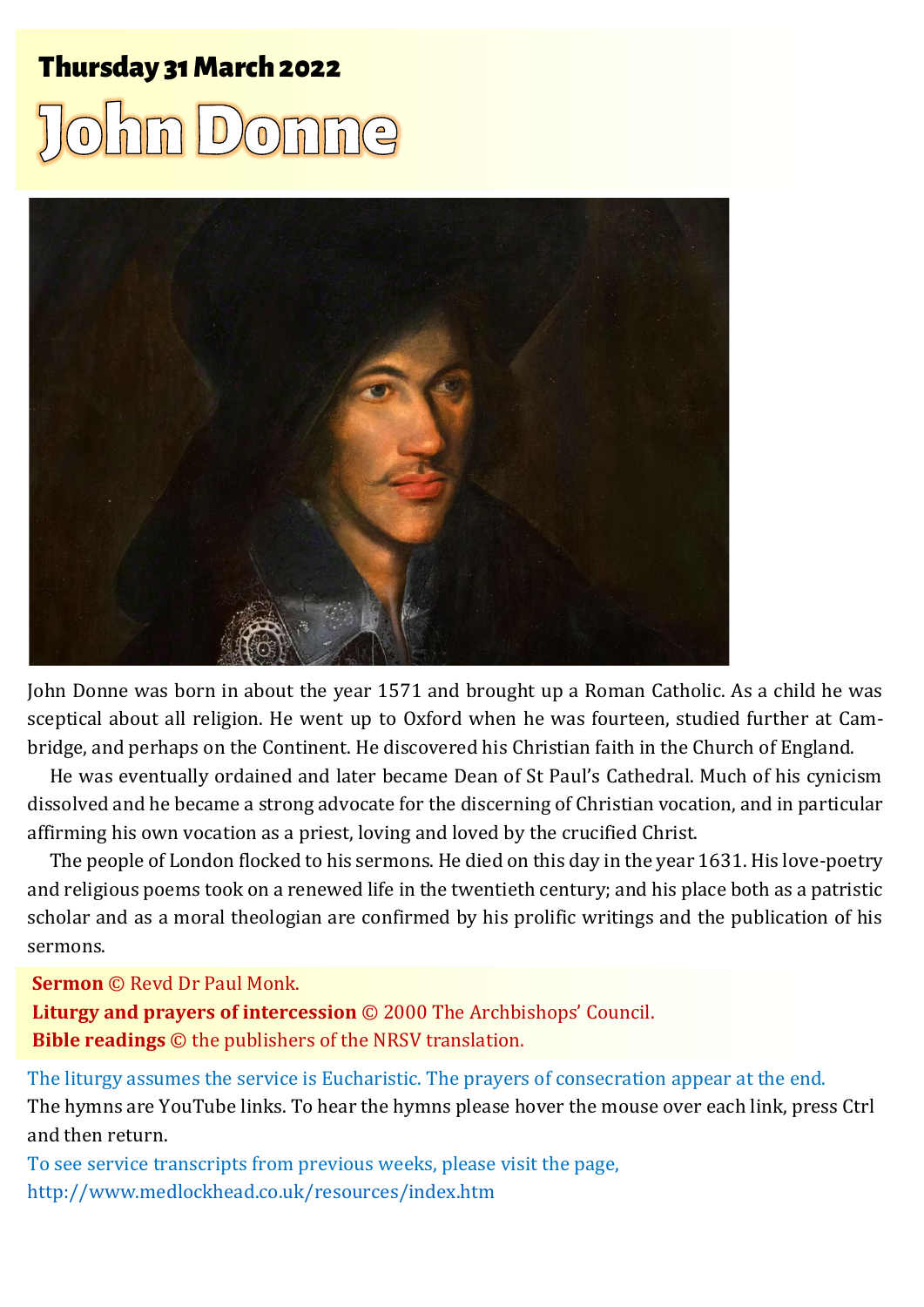#### **Introduction and welcome**

HYMN 1 **[Glory be to God the Father](https://www.youtube.com/watch?v=z1xJ-0WwL7w)** (please click on this link to hear the hymn)

#### **The Welcome**

In the name of the Father, and of the Son, and of the Holy Spirit

All **Amen.**

The Lord be with you

All **And also with you.**

#### **The Preparation**

All **Almighty God,**

**to whom all hearts are open, all desires known, and from whom no secrets are hidden: cleanse the thoughts of our hearts by the inspiration of your Holy Spirit, that we may perfectly love you, and worthily magnify your holy name;**

**through Christ our Lord. Amen.**

Our Lord Jesus Christ said:

The first commandment is this:

'Hear, O Israel, the Lord our God is the only Lord.

You shall love the Lord your God with all your heart,

with all your soul, with all your mind,

and with all your strength.'

And the second is this: 'Love your neighbour as yourself.' There is no other commandment greater than these. On these two commandments hang all the law and the prophets.

#### All **Amen. Lord, have mercy.**

In sorrow for our sins and with faith in his mercy, let us turn to the Lord,

for with him there is mercy and plenteous redemption.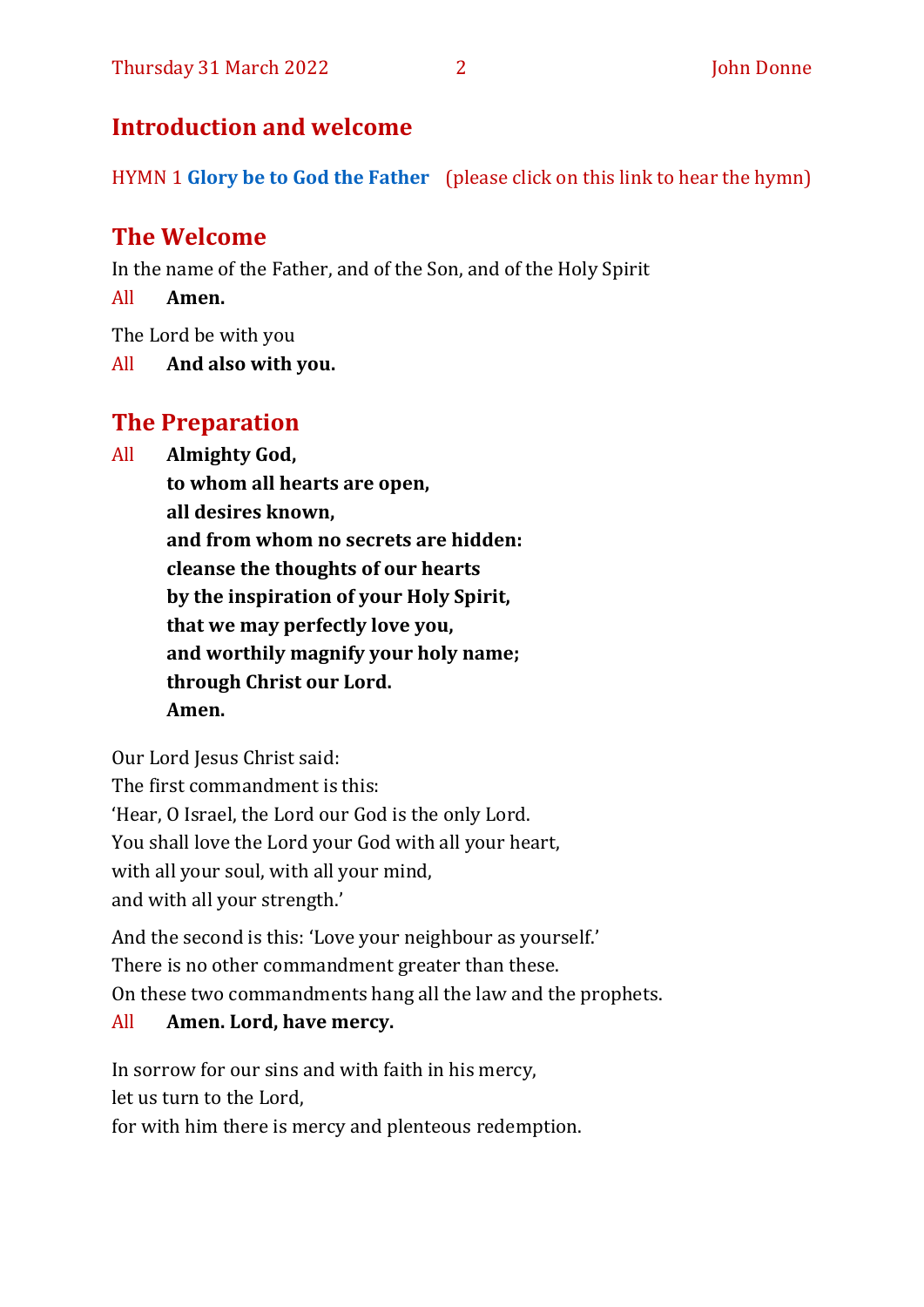All **Almighty God, our heavenly Father, we have sinned against you and against our neighbour in thought and word and deed, through negligence, through weakness, through our own deliberate fault. We are truly sorry and repent of all our sins. For the sake of your Son Jesus Christ, who died for us, forgive us all that is past and grant that we may serve you in newness of life to the glory of your name. Amen.**

Almighty God,

who forgives all who truly repent, have mercy upon you, pardon and deliver you from all your sins, confirm and strengthen you in all goodness, and keep you in life eternal; through Jesus Christ our Lord. All **Amen.**

#### **The Gloria**

This Gloria is sung to the tune of 'Cwm Rhondda'. Click **[here](about:blank)** for the tune.

All **Glory be to God in Heaven, Songs of joy and peace we bring, Thankful hearts and voices raising, To creation's Lord we sing. Lord we thank you, Lord we praise you, Glory be to God our King: Glory be to God our King. Lamb of God, who on our shoulders, Bore the load of this world's sin; Only Son of God the Father, You have brought us peace within. Lord, have mercy, Christ have mercy,**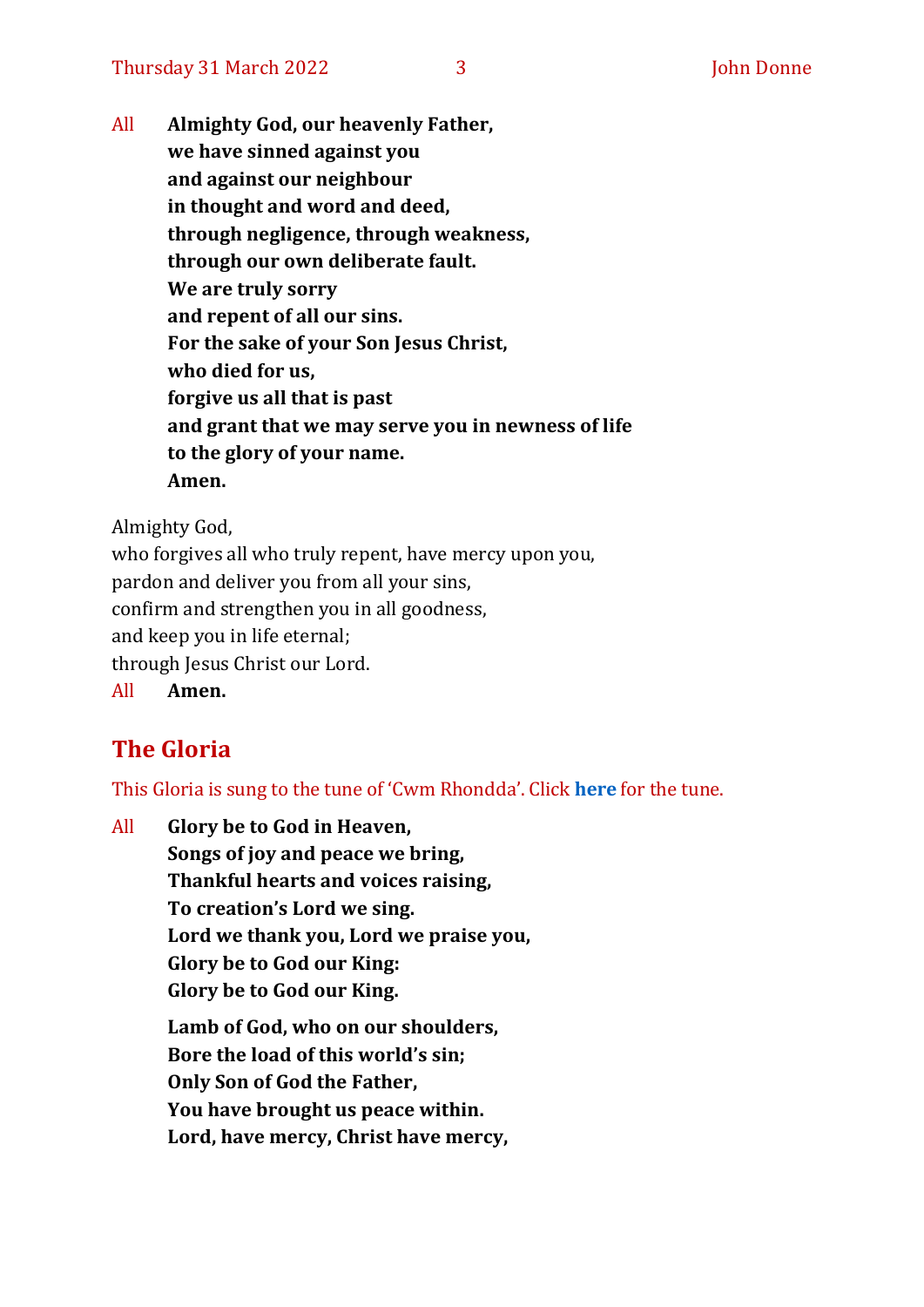**Now your glorious reign begin: Now your glorious reign begin.**

**You O Son of God are Holy, You we praise with one accord. None in heav'n or earth is like you, Only you are Christ the Lord. With the Father and the Spirit, Ever worshipped and adored: Ever worshipped and adored.**

#### **The Collect for John Donne**

Almighty God, who enlightened your Church by the teaching of your servant John Donne: enrich it evermore with your heavenly grace and raise up faithful witnesses who, by their life and teaching, may proclaim the truth of your salvation; through Jesus Christ your Son our Lord, who is alive and reigns with you, in the unity of the Holy Spirit, one God, now and for ever All **Amen.**

#### **First reading**

A reading from the Second Book of Moses called Exodus

The Lord said to Moses, 'Go down [the mountain] at once! Your people, whom you brought up out of the land of Egypt, have acted perversely; they have been quick to turn aside from the way that I commanded them; they have cast for themselves an image of a calf, and have worshipped it and sacrificed to it, and said, "These are your gods, O Israel, who brought you up out of the land of Egypt!"

The Lord said to Moses, 'I have seen this people, how stiff-necked they are. Now let me alone, so that my wrath may burn hot against them and I may consume them; and of you I will make a great nation.'

But Moses implored the Lord his God, and said, 'O Lord, why does your wrath burn hot against your people, whom you brought out of the land of Egypt with great power and with a mighty hand? Why should the Egyptians say, "It was with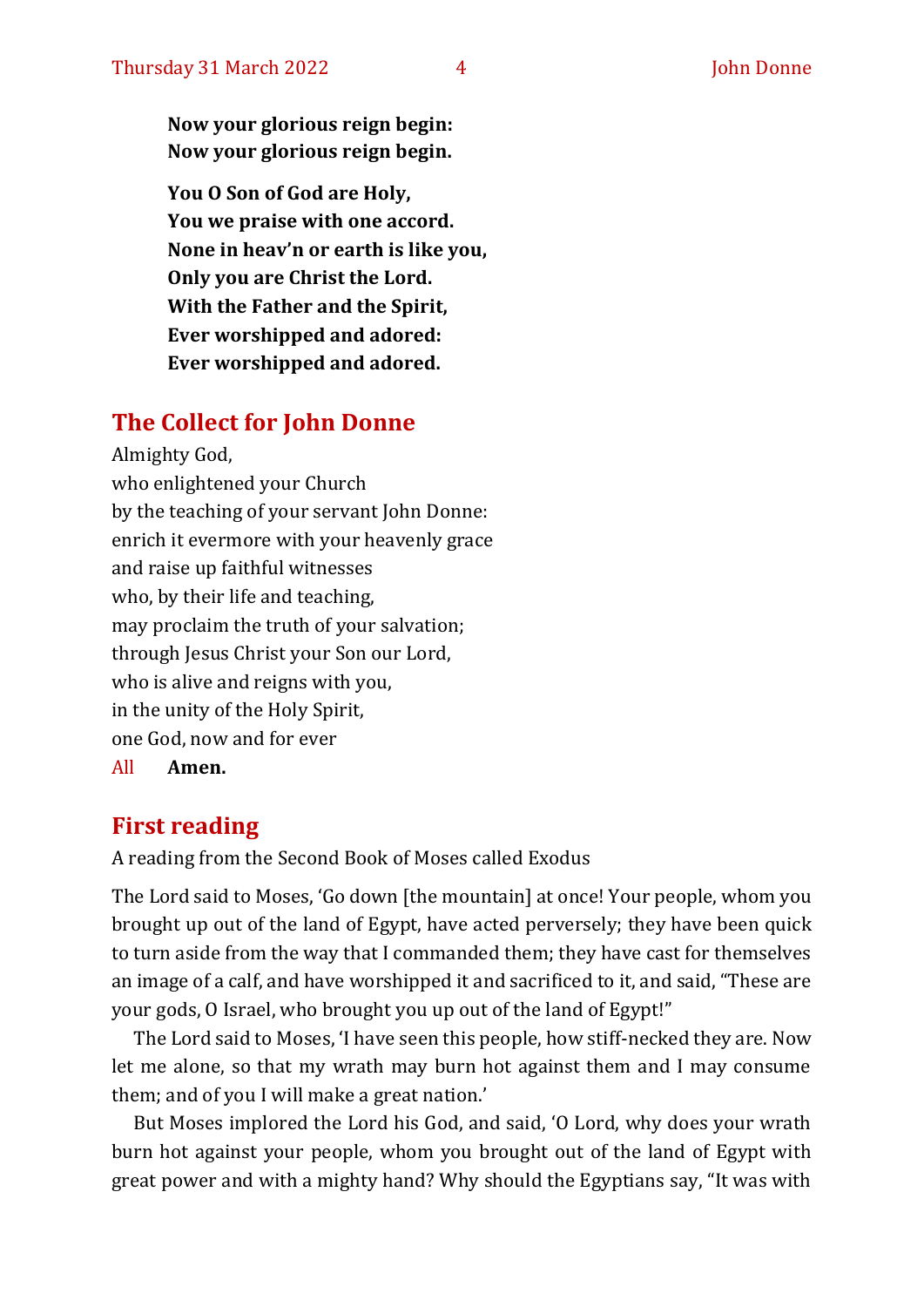evil intent that he brought them out to kill them in the mountains, and to consume them from the face of the earth"? Turn from your fierce wrath; change your mind and do not bring disaster on your people. Remember Abraham, Isaac, and Israel, your servants, how you swore to them by your own self, saying to them, "I will multiply your descendants like the stars of heaven, and all this land that I have promised I will give to your descendants, and they shall inherit it for ever." ' And the Lord changed his mind about the disaster that he planned to bring on his people. *Exodus 32:7–14*

This is the Word of the Lord

All **Thanks be to God.**

#### **Second reading**

A reading from the Letter to the Hebrews

My friends, since we have confidence to enter the sanctuary by the blood of Jesus, by the new and living way that he opened for us through the curtain (that is, through his flesh), and since we have a great priest over the house of God, let us approach with a true heart in full assurance of faith, with our hearts sprinkled clean from an evil conscience and our bodies washed with pure water. Let us hold fast to the confession of our hope without wavering, for he who has promised is faithful.And let us consider how to provoke one another to love and good deeds, not neglecting to meet together, as is the habit of some, but encouraging one another, and all the more as you see The Day approaching. *Hebrews 10:19–25*

This is the Word of the Lord

All **Thanks be to God.**

HYMN 2 **[Let the Son of God enfold you](https://www.youtube.com/watch?v=f5pUXm57wMA)** (click on this link to hear the hymn)

## **Gospel reading**

Hear the Gospel of our Lord Jesus Christ according to John

#### All **Glory to you O Lord.**

Jesus said, 'If I testify about myself, my testimony is not true. There is another who testifies on my behalf, and I know that his testimony to me is true. You sent messengers to John, and he testified to the truth. Not that I accept such human testimony, but I say these things so that you may be saved. He was a burning and shining lamp, and you were willing to rejoice for a while in his light. But I have a testimony greater than John's. The works that the Father has given me to complete,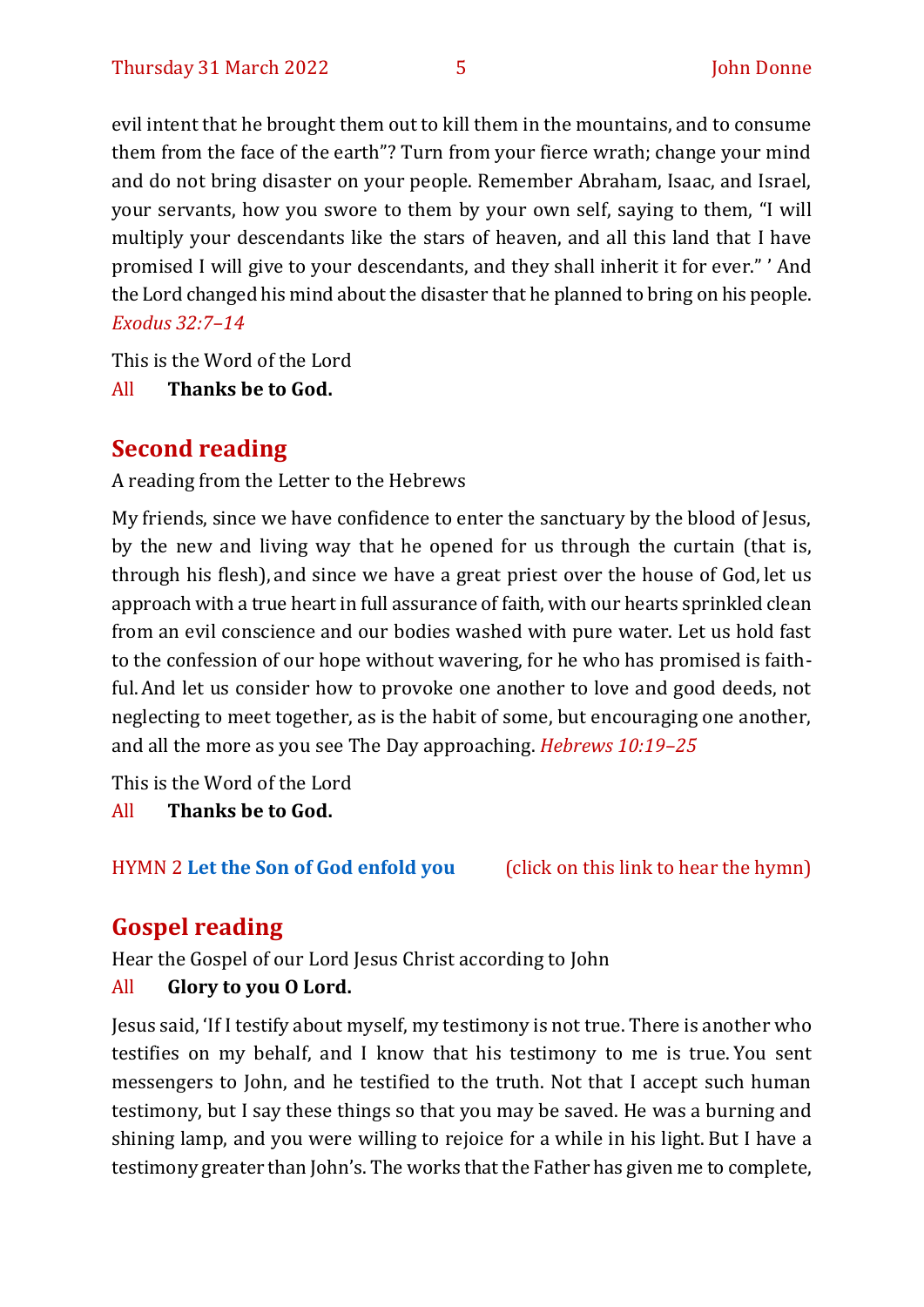the very works that I am doing, testify on my behalf that the Father has sent me. And the Father who sent me has himself testified on my behalf. You have never heard his voice or seen his form, and you do not have his word abiding in you, because you do not believe him whom he has sent.

'You search the scriptures because you think that in them you have eternal life; and it is they that testify on my behalf. Yet you refuse to come to me to have life. I do not accept glory from human beings. But I know that you do not have the love of God in you. I have come in my Father's name, and you do not accept me; if another comes in his own name, you will accept him. How can you believe when you accept glory from one another and do not seek the glory that comes from the one who alone is God? Do not think that I will accuse you before the Father; your accuser is Moses, on whom you have set your hope. If you believed Moses, you would believe me, for he wrote about me. But if you do not believe what he wrote, how will you believe what I say?' *John 5:31–end*

This is the Gospel of the Lord

All **Praise to you O Christ.** 

#### **Sermon**

These three passages explore the nature of prophecy and the pitfalls of using a gobetween if we don't want to talk with God directly, in a first-hand way. In the first passage, Moses is the go-between for the Israelites. He has just ascended Mount Sinai to receive the Law but the Israelites panic when their go-between disappears from sight after entering the clouds encircling the top of the mountain. They sin and worship the Golden Calf: they may be trying to communicate with God for themselves, though we know this is not the right way.

In the second passage, the writer to the Hebrews reiterates the procedure for priests as they enter the sanctuary in the Temple. The writer describes the way priests 'draw near'—it's a technical term implying ritual washing and prayer. He's warning against relying on a priest as go-between. The writer prefers that we imitate some aspects of priesthood and, in context, warns against passivity, merely attending services. Being in the presence of a priest and other worshippers is not the same as encountering God for ourselves. That's why he recommends his hearers should 'consider how to provoke one another to love and good deeds, not neglecting to meet together, as is the habit of some, but encouraging one another.' He wants the people to grow into a faith that is their own.

In the third passage, Jesus is talking about the way that even Scripture itself can be used as a go-between. When Jesus talks about 'Scripture', he would have been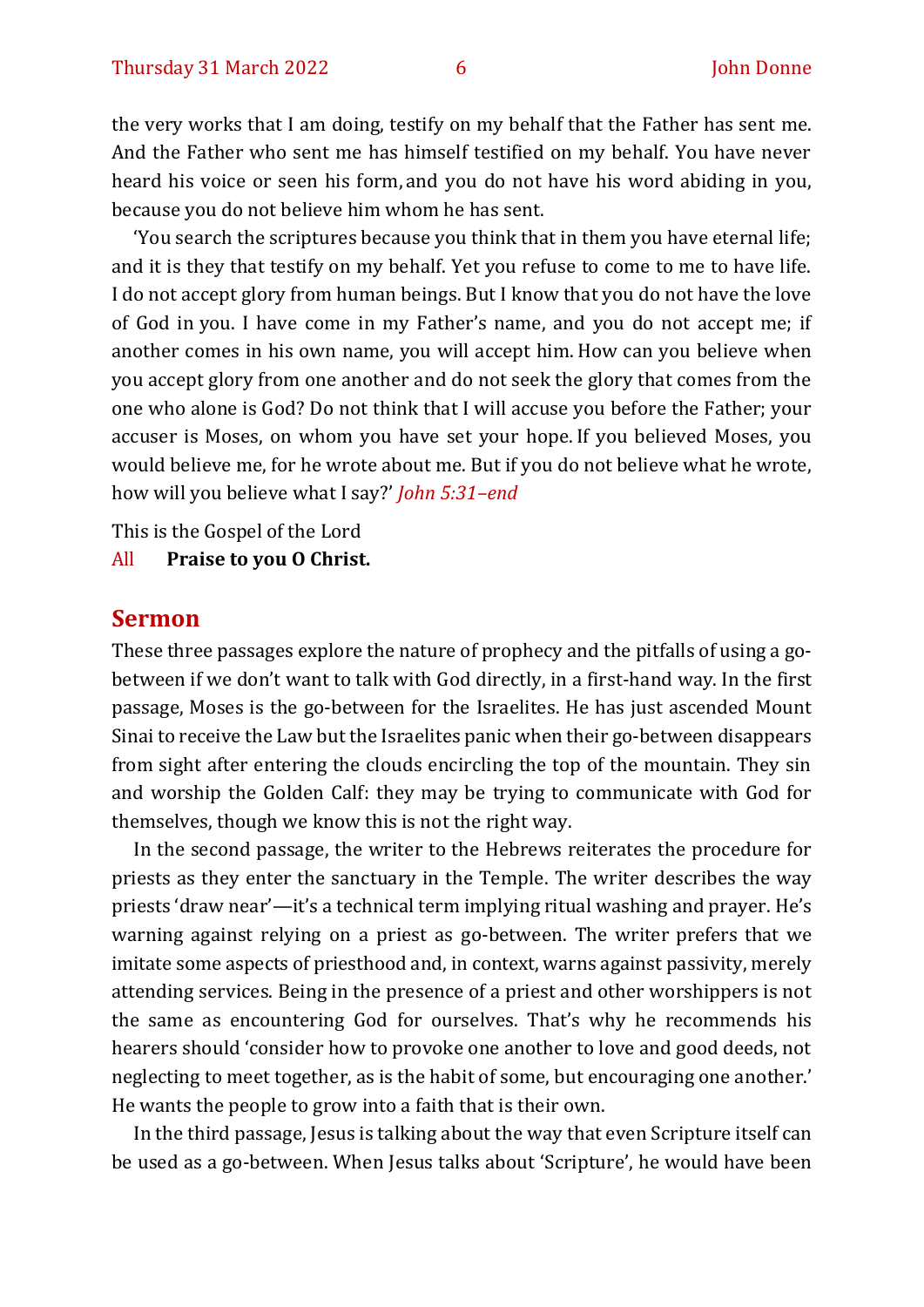referring principally to the Law—the five books of Moses comprising Genesis through to Deuteronomy; as a Jewish rabbi in the first century, he would probably have regarded the books of prophecy as of secondary importance and the books of history as of third-class importance.

People of faith need to know what God is telling them. As it says on a great many packets or tins, 'For best results, follow manufacturer's instructions.' We must do what God wants and completely avoid what God prohibits. That's what the Law is intended to provide.

All too often, the Law does not describe everything. What do we do when faced with modern technology such as medical science or the Internet? How should we behave in an age of internationalism and almost limitless choice? In such cases, we still need to go back to basics and discern the will of God; but we can't rely on a gobetween. These passages advise us not to rely solely on a charismatic leader or a written code (the first passage), tradition (the second passage), or Scripture (today's Gospel). We need more. Relying on go-betweens leads to a stunted faith and thence leaving the faith. John Donne discovered the hard way that it didn't work.

Today's Bible passages warn us against the dangers of 'do it yourself' spirituality. Ironically, that amalgam of leaders and Law, tradition, and Scripture tells us what that 'something else' needs to entail. *We need a first-hand faith that involves our own encounter with God.* We then test the fruit of that encounter with Law, etc.

God wants all people of faith to grow into a living, loving relationship with Him. Unfortunately, a great many potential pitfalls exist, which means that growth into holiness is not easy. Worthwhile goals never are. We need help. Therefore, while it's maybe comforting to rely on a spiritual go-between, we should always aim to move from relying on a go-between into a first-hand relationship with God. We then test our own insights against objective criteria, for example commentary or soul friend. Our eternal salvation requires nothing less.

#### **The Creed**

Do you believe and trust in God the Father, the source of all being and life, the one for whom we exist?

#### All **We believe and trust in him.**

Do you believe and trust in God the Son, who took our human nature, died for us and rose again?

All **We believe and trust in him.**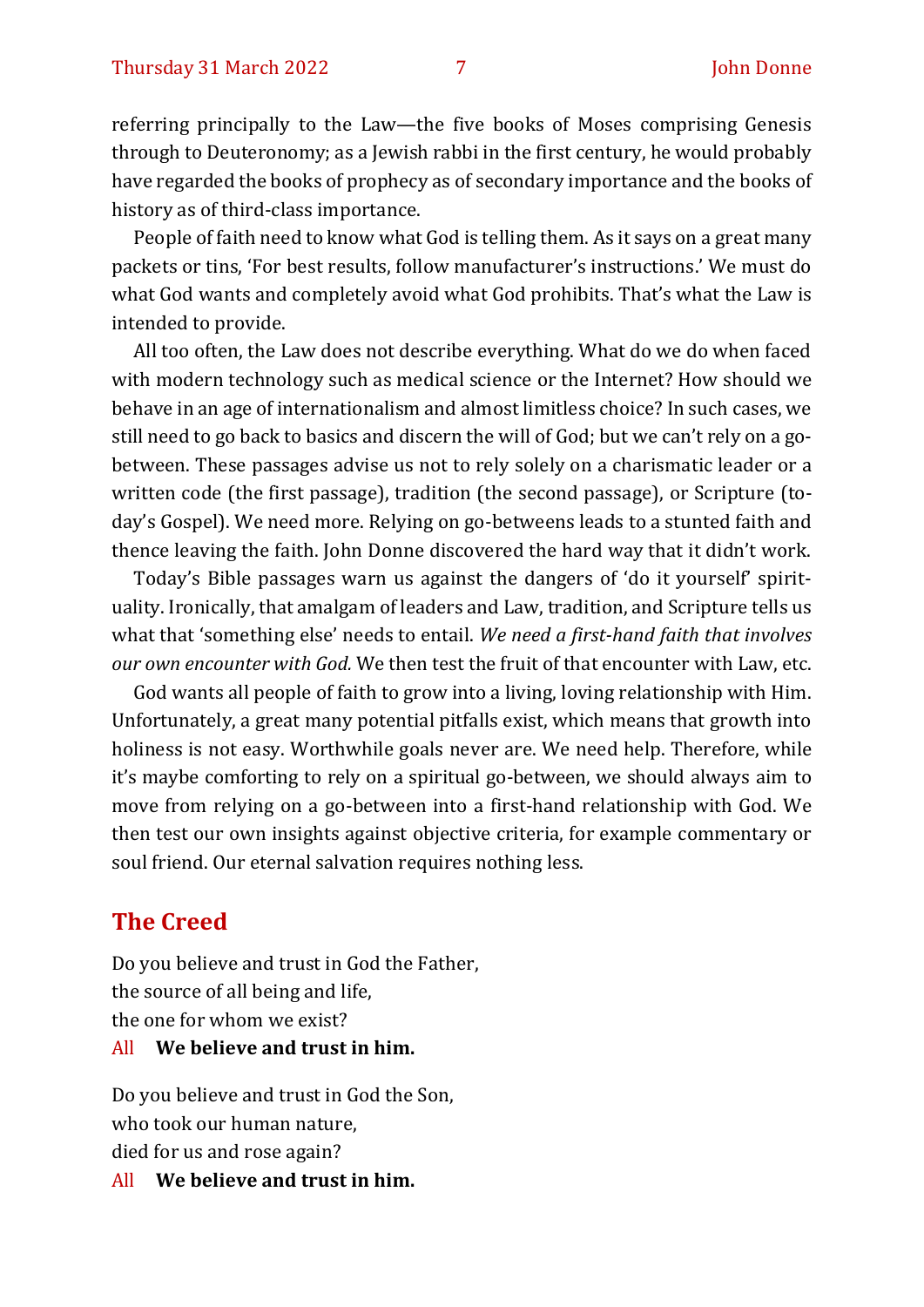Do you believe and trust in God the Holy Spirit, who gives life to the people of God and makes Christ known in the world?

#### All **We believe and trust in him.**

This is the faith of the Church.

All **This is our faith. We believe and trust in one God, Father, Son and Holy Spirit. Amen.**

#### **Prayers of intercession**

We pray to Jesus who is present with us to eternity. Jesus, Lord of life,

#### All **In your mercy, hear us.**

Jesus, light of the world,

bring the light and peace of your gospel to the nations … Jesus, Lord of life,

#### All **In your mercy, hear us.**

Jesus, bread of life, give food to the hungry … and nourish us all with your word. Jesus, Lord of life,

#### All **In your mercy, hear us.**

Jesus, our way, our truth, our life,

be with us and all who follow you in the way …

Deepen our appreciation of your truth

and fill us with your life.

Jesus, Lord of life,

#### All **In your mercy, hear us.**

Jesus, Good Shepherd who gave your life for the sheep,

recover the straggler,

bind up the injured,

strengthen the sick

and lead the healthy and strong to new pastures.

Jesus, Lord of life,

#### All **In your mercy, hear us.**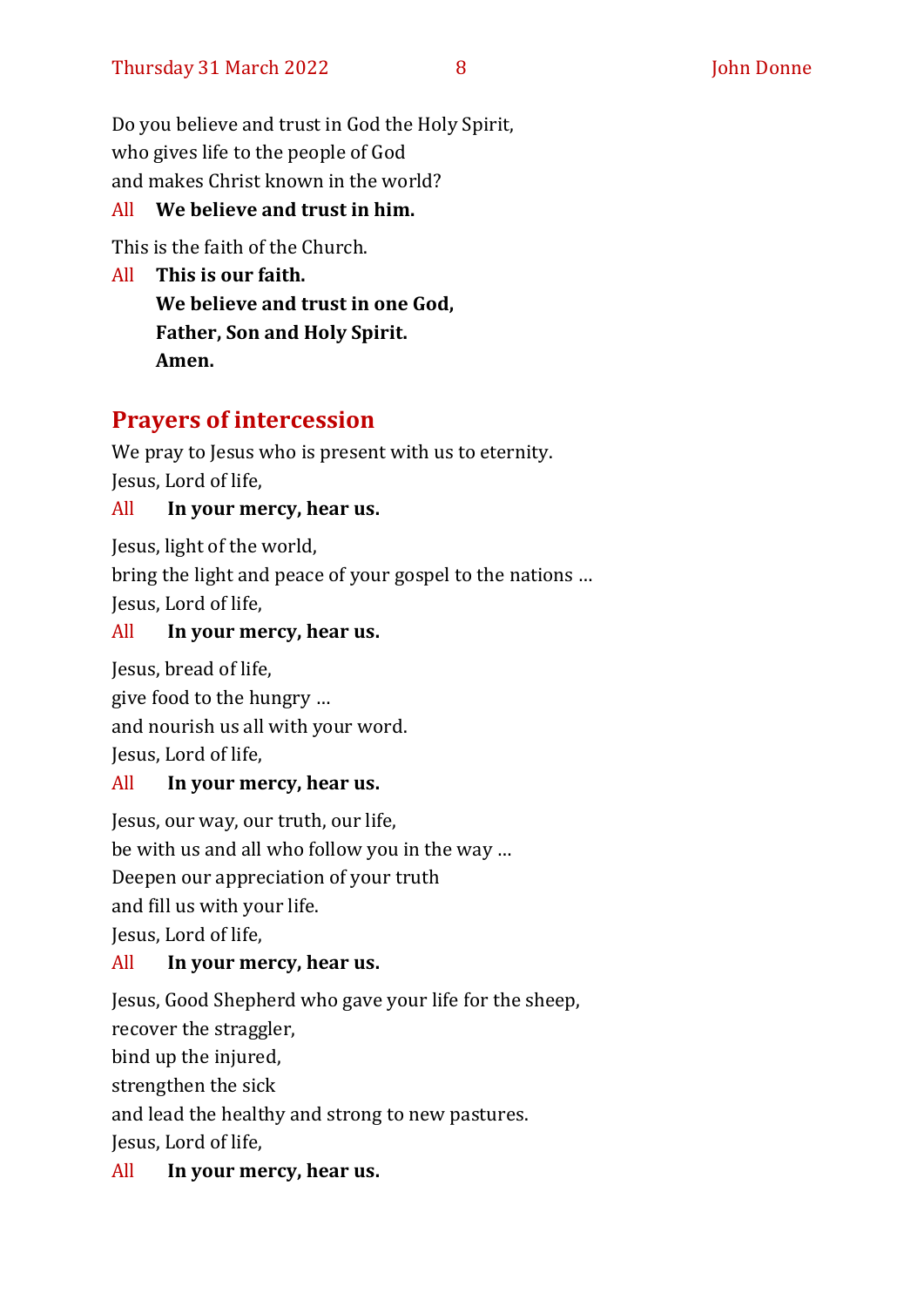Jesus, the resurrection and the life, we give you thanks for all who have lived and believed in you … Raise us with them to eternal life. Jesus, Lord of life,

All **In your mercy, hear us.**

Merciful Father,

All **accept these prayers for the sake of your Son, our Saviour Jesus Christ. Amen.**

#### **The peace**

Let the word of Christ dwell in you richly; teach and admonish one another in all wisdom, and may the peace of the Lord be always with you The peace of the Lord be always with you,

All **And also with you.**

HYMN 3 **[Blessèd assurance](https://www.youtube.com/watch?v=flvXXJqB7Q0)** (please click on this link to hear the hymn)

The liturgy of the Communion Service appears below

# The Dismissal

God grant you grace to be good servants of Christ Jesus, nourished on the words of the faith and on the sound teaching that you have followed; and the blessing of God the Almighty: Father, Son, and Holy Spirit, be with you now and remain with you always.

All **Amen.**

HYMN 4 **[Faithful](https://www.youtube.com/watch?v=f5pUXm57wMA)** (please click on this link to hear the hymn)

Go in peace to love and serve the Lord.

All **In the name of Christ. Amen.**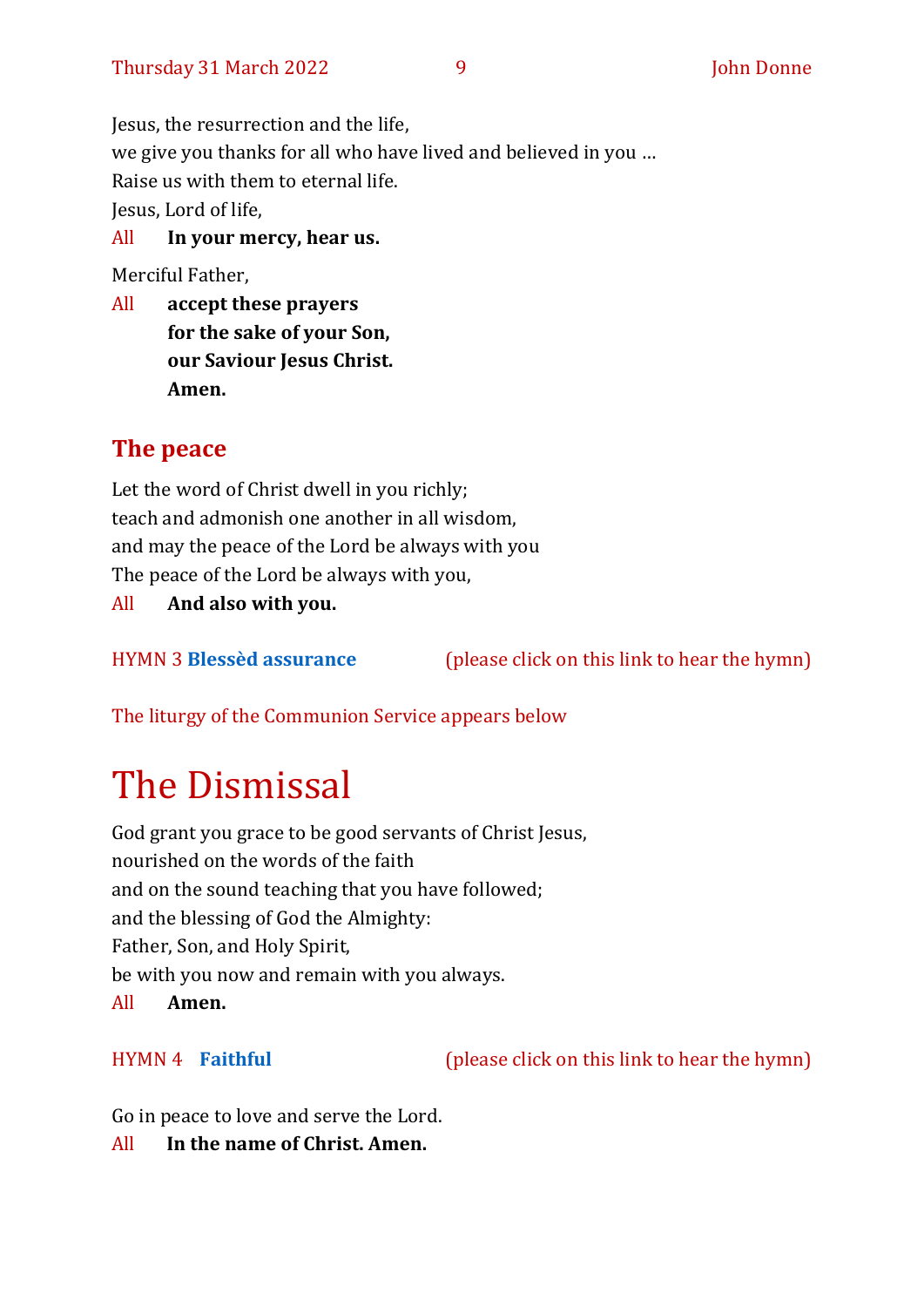# The Liturgy of the Sacrament

#### Eucharistic Prayer (prayer E)

The Lord be with you

#### All **and also with you.**

Lift up your hearts.

#### All **We lift them to the Lord.**

Let us give thanks to the Lord our God.

#### All **It is right to give thanks and praise.**

It is truly right and good, our duty and our salvation, always and everywhere to give you thanks, Lord, holy Father, almighty and eternal God, through Jesus Christ our Lord. For he has named his Church the salt of the earth and light of the world; a city set on a hill which cannot be hidden. Within this faithful company your servant John Donne became a learned teacher through the gifts of the Holy Spirit of Christ, that all might welcome his teaching as your gift, a beacon on the path of holiness that leads to eternal life. As now we celebrate his memory we join with angels and archangels and all who have served you on earth and worship you now in heaven to raise our voices and proclaim your glory for ever praising you and saying:

All **Holy, holy, holy Lord, God of power and might, heaven and earth are full of your glory. Hosanna in the highest. Blessed is he who comes in the name of the Lord. Hosanna in the highest.**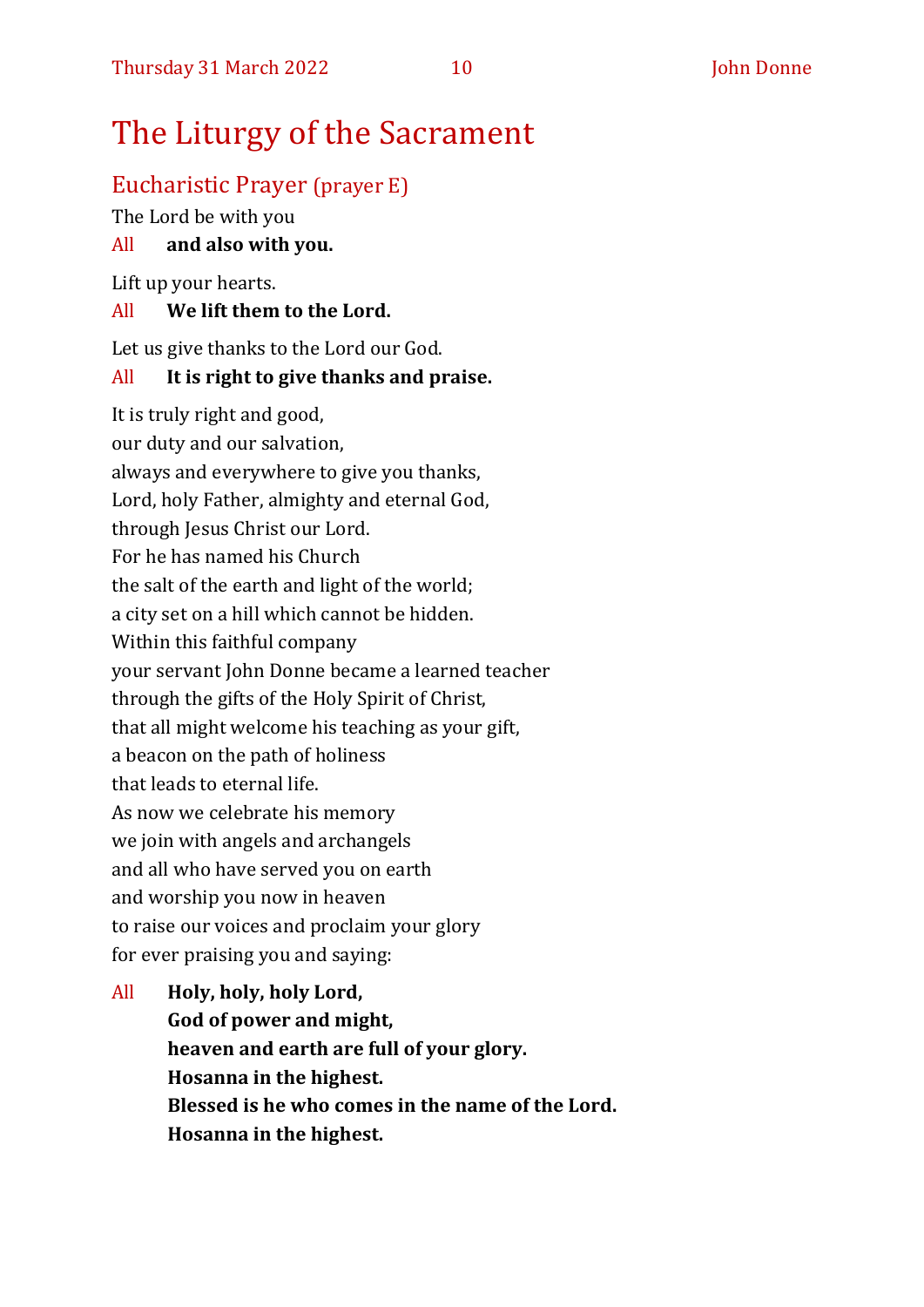We praise and bless you, loving Father, through Jesus Christ, our Lord; and as we obey his command, send your Holy Spirit, that broken bread and wine outpoured may be for us the body and blood of your dear Son. On the night before he died he had supper with his friends

and, taking bread, he praised you. He broke the bread, gave it to them and said: Take, eat; this is my body which is given for you; do this in remembrance of me.

When supper was ended he took the cup of wine. Again he praised you, gave it to them and said: Drink this, all of you; this is my blood of the new covenant, which is shed for you and for many for the forgiveness of sins. Do this, as often as you drink it, in remembrance of me.

So, Father, we remember all that Jesus did,

in him we plead with confidence his sacrifice made once for all upon the cross.

Bringing before you the bread of life and cup of salvation,

we proclaim his death and resurrection

until he comes in glory.

Great is the mystery of faith:

All **Christ has died. Christ is risen. Christ will come again.**

Lord of all life,

help us to work together for that day

when your kingdom comes

and justice and mercy will be seen in all the earth.

Look with favour on your people,

gather us in your loving arms

and bring us with John Donne and all the saints

to feast at your table in heaven.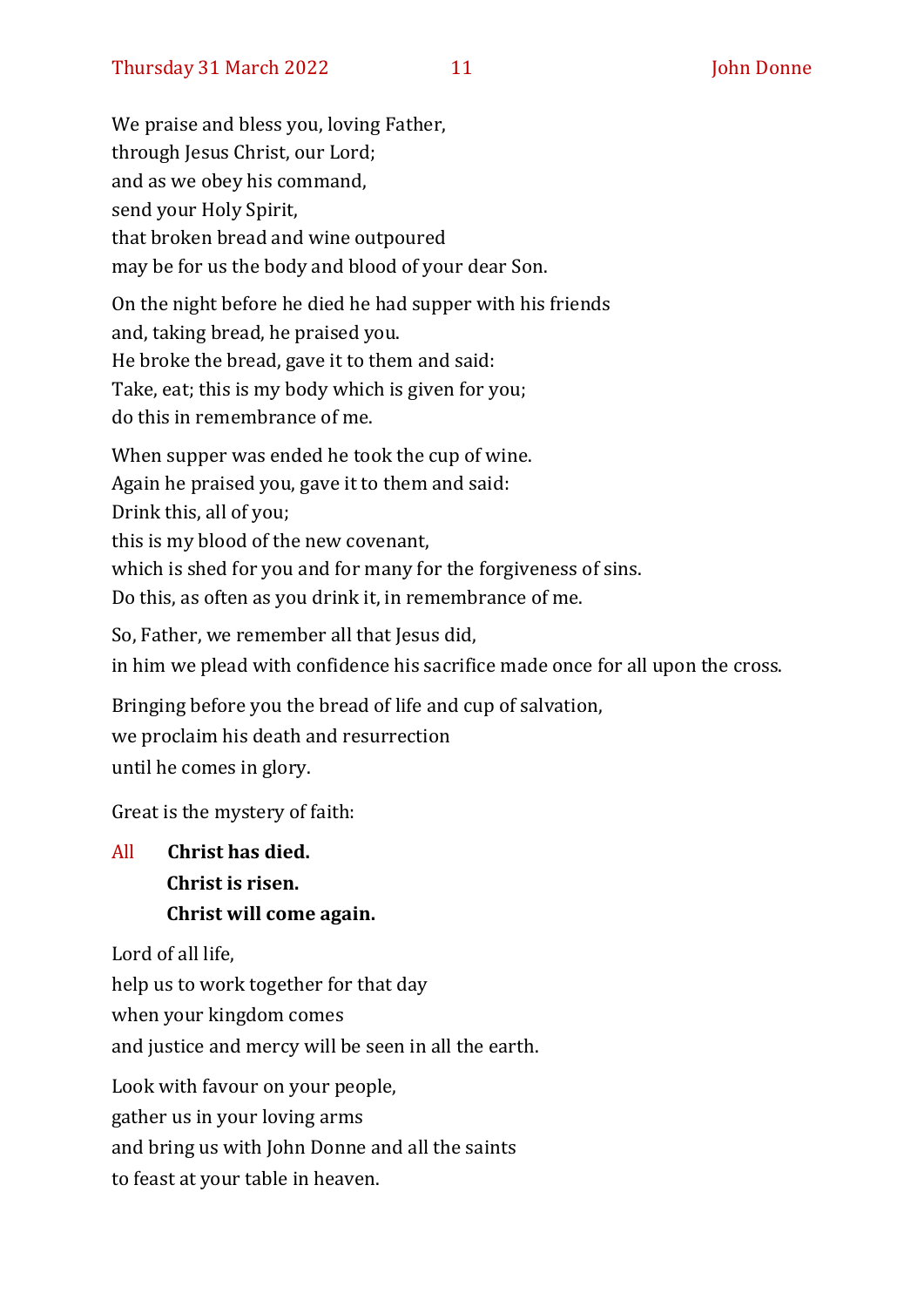Through Christ, and with Christ, and in Christ, in the unity of the Holy Spirit, all honour and glory are yours, O loving Father, for ever and ever.

All **Amen.**

#### The Lord's Prayer

As our Saviour taught us, so we pray

All **Our Father in heaven, hallowed be your name, your kingdom come, your will be done, on earth as in heaven. Give us today our daily bread. Forgive us our sins as we forgive those who sin against us. Lead us not into temptation but deliver us from evil. For the kingdom, the power,** 

**and the glory are yours now and for ever. Amen.**

#### Breaking of the Bread

We break this bread to share in the body of Christ.

All **Though we are many, we are one body, because we all share in one bread.**

All **Lamb of God,**

**you take away the sin of the world, have mercy on us.**

**Lamb of God, you take away the sin of the world, have mercy on us.**

**Lamb of God, you take away the sin of the world, grant us peace.**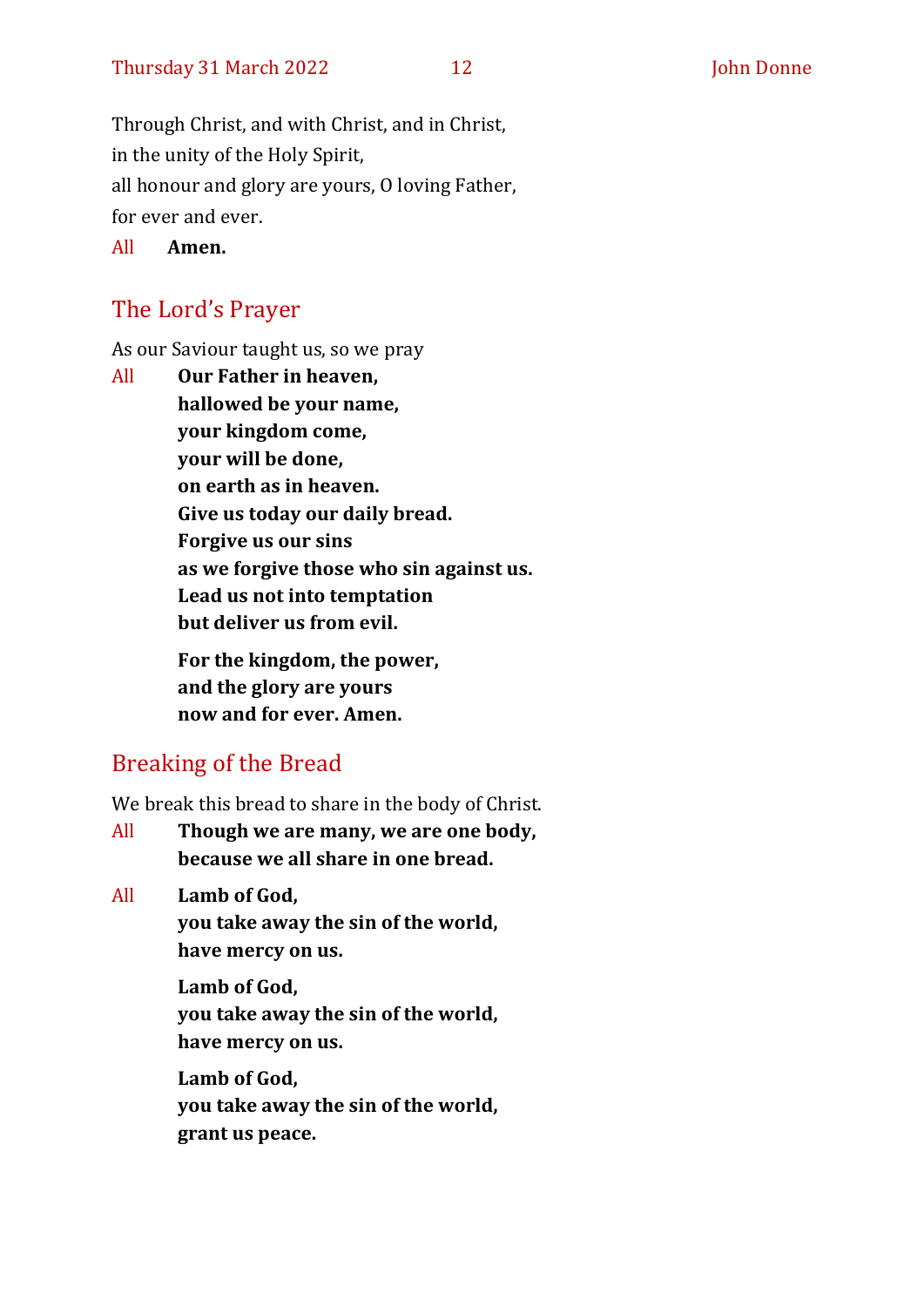Draw near with faith. Receive the body of our Lord Jesus Christ which he gave for you, and his blood which he shed for you. Eat and drink in remembrance that he died for you, and feed on him in your hearts by faith with thanksgiving.

All **We do not presume to come to this your table, merciful Lord, trusting in our own righteousness, but in your manifold and great mercies. We are not worthy so much as to gather up the crumbs under your table. But you are the same Lord whose nature is always to have mercy. Grant us therefore, gracious Lord, so to eat the flesh of your dear Son Jesus Christ and to drink his blood, that our sinful bodies may be made clean by his body and our souls washed through his most precious blood, and that we may evermore dwell in him, and he in us. Amen.**

#### Communion is distributed.

#### **Prayer after Communion**

God of truth, whose Wisdom set her table and invited us to eat the bread and drink the wine of the kingdom: help us to lay aside all foolishness and to live and walk in the way of insight, that we may come with John Donne to the eternal feast of heaven; through Jesus Christ our Lord.

All **Amen**

All **Almighty God,**

**we thank you for feeding us with the body and blood of your Son Jesus Christ. Through him we offer you our souls and bodies**